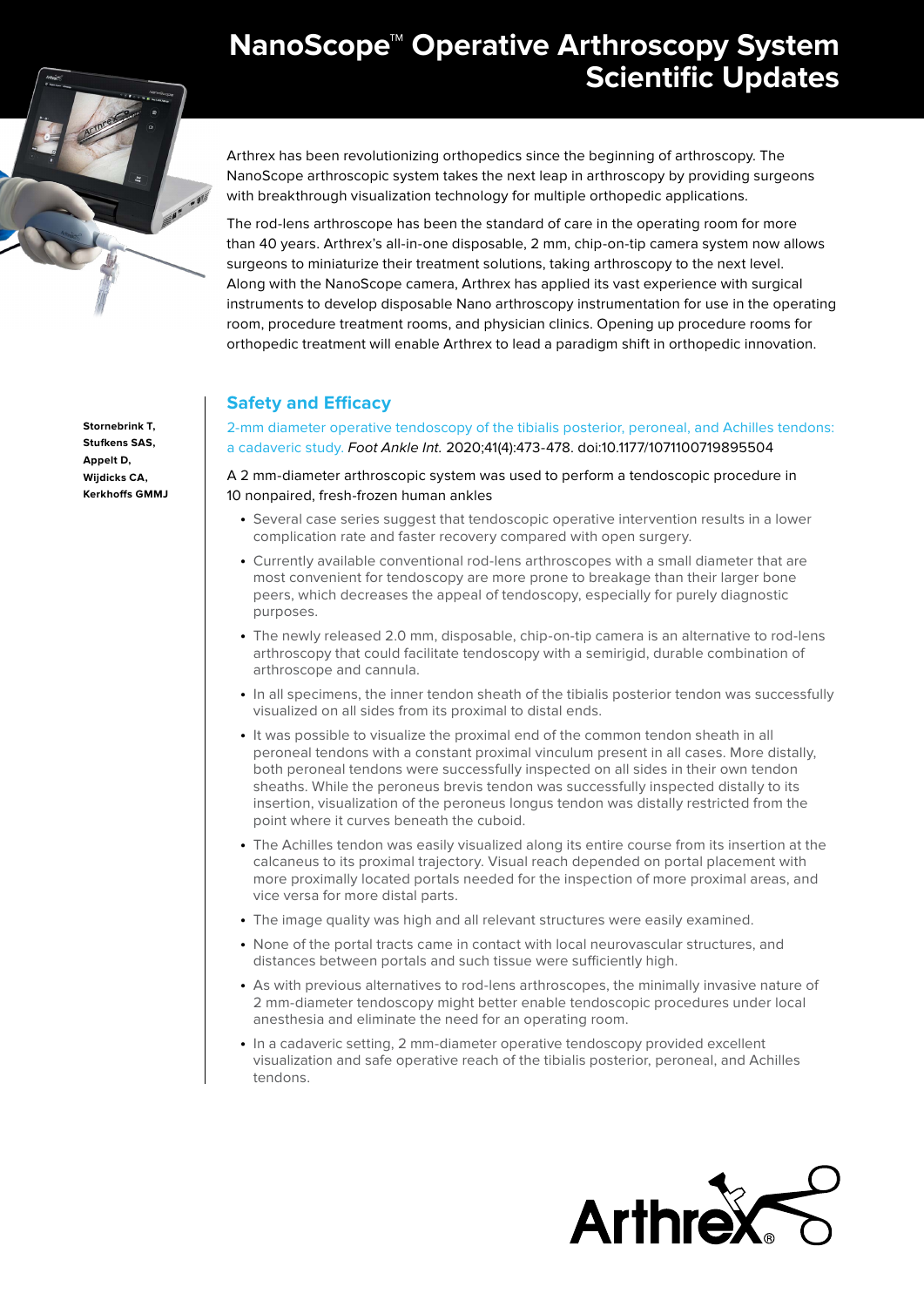**Gill TJ, Safran M, Mandelbaum B, Huber B, Gambardella R, Xerogeanes J**

**Stornebrink T, Altink JN, Appelt D, Wijdicks CA, Stufken SAS, Kerkhoffs GMMJ**

## [A prospective, blinded, multicenter clinical trial to compare the efficacy, accuracy, and safety](https://pubmed.ncbi.nlm.nih.gov/29804955/)  [of in-office diagnostic arthroscopy with magnetic resonance imaging and surgical diagnostic](https://pubmed.ncbi.nlm.nih.gov/29804955/)  [arthroscopy.](https://pubmed.ncbi.nlm.nih.gov/29804955/) Arthroscopy. 2018;34(8):2429-2435. doi:10.1016/j.arthro.2018.03.010

- The study found that the accuracy, sensitivity, and specificity of in-office arthroscopy was equivalent to surgical diagnostic arthroscopy and more accurate than MRI when assessing the menisci, articular cartilage, and the patellofemoral joint in the knee.
- In-office diagnostic arthroscopy can provide a more detailed and accurate assessment than MRI for the diagnosis of intra-articular, nonligamentous knee joint pathology.
- MRI does not always accurately detect meniscal tears, the degree of osteoarthritis, or articular cartilage damage. Additionally, MRIs often fails to correlate with a physical examination of the joints.
- Needle-based in-office arthroscopy shows a decrease in costs compared to the current diagnostic and treatment paradigm.
- MRI had a lower agreement and lower performance statistic values compared to surgical diagnostic arthroscopy and in-office diagnostic arthroscopy.
- Based on the study results, in-office diagnostic imaging provides a "safe, accurate, realtime, minimally invasive diagnostic modality to evaluate intra-articular pathology without the need for surgical diagnostic arthroscopy or high-cost imaging."

#### [Two-millimetre diameter operative arthroscopy of the ankle is safe and effective.](https://link.springer.com/article/10.1007/s00167-020-05889-7) Knee Surg Sports Traumatol Arthrosc. (2020) doi:10.1007/s00167-020-05889-7

- Study evaluated whether the newly introduced 2 mm-diameter arthroscope could effectively visualize and surgically reach all relevant structures in the anterior ankle joint without inflicting iatrogenic damage.
- Efficacy of surgical reach was determined in the anterior ankle joint space and on the articular surfaces of the talus and tibia.
- The anteromedial portal tract did not collide with neurovascular structures in any of the specimens.
- 2 mm-diameter arthroscopy, a novel alternative to conventional rod-lens arthroscopy, provides effective visualization and operative reach of the anterior ankle without inflicting iatrogenic damage when using the anteromedial and anterolateral portals.
- The entire anterior joint was visualized wih the use of only one anteromedial portal.
- The potential need for only one safe portal for arthroscopic visualization supports the minimally invasive nature of 2 mm-diameter arthroscopy and might lower the barrier for its use.
- While a recent clinical study reported that macroscopically visible iatrogenic cartilage lesions are inflicted in 31% of all arthroscopic ankle procedures, no such iatrogenic damage was inflicted in the current study.
- It might allow for arthroscopy in a minimally invasive manner, under local anesthesia, either in the operating room or the outpatient office. Compared to current practice, this would allow for diagnostic, interventional, and second-look procedures to be performed at substantially reduced risk, time, and costs.

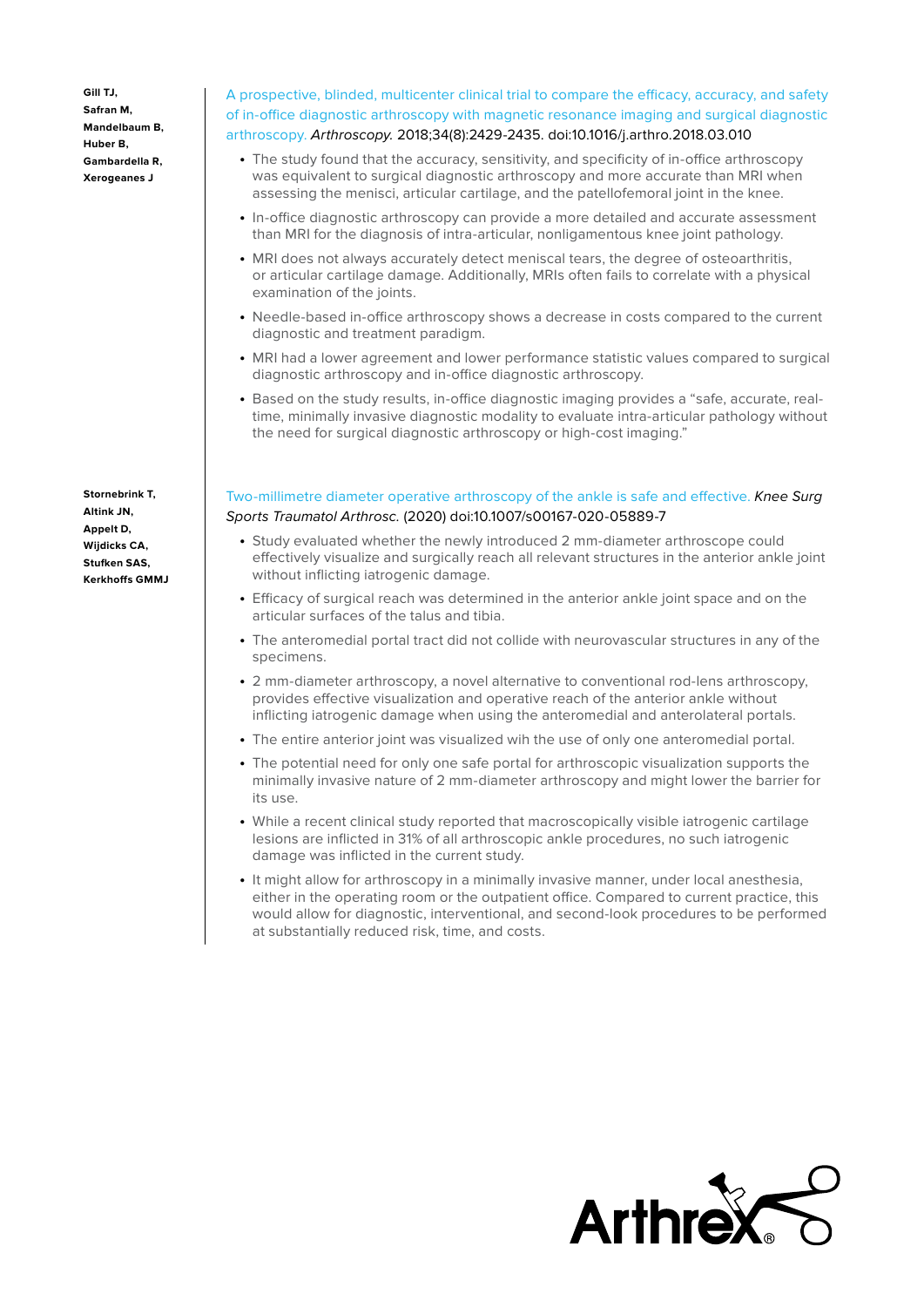**Amin N, McIntyre L, Carter T, Xerogeanes J, Voight J**

**Stornebrink T, Emanuel KS, Shimozono Y, Karlsson J, Kennedy JG, Kerkhoffs GMMJ**

## **Economic Justification**

[Cost-effectiveness analysis of needle arthroscopy versus magnetic resonance imaging in the](https://pubmed.ncbi.nlm.nih.gov/30712631/)  [diagnosis and treatment of meniscal tears of the knee.](https://pubmed.ncbi.nlm.nih.gov/30712631/) Arthroscopy. 2019;35(2):554-562.e13. doi:10.1016/j.arthro.2018.09.030

- The study found that more costly care is provided when using MRI compared to needle arthroscopy.
- Costs were less for both Medicare and private pay for medial meniscus, \$780 to \$1862, and lateral meniscus, \$314 to \$1256, when comparing needle arthroscopic diagnosis to MRI diagnosis.
- Needle arthroscopy delivers equivalent accuracy to standard arthroscopies in diagnosis of meniscal and femoral condylar lesions.
- Additional benefits of needle arthroscopy include more timely and accurate treatment and less patient pain.
- Tears of the posterior horn and tears to less than one third of the lateral meniscus are difficult to identify with MRI. Using needle arthroscopy would likely result in quicker treatment of the tear and possibly less pain for the patient.

## **Applications**

#### [A change in scope: redefining minimally invasive.](https://pubmed.ncbi.nlm.nih.gov/32047997/) Knee Surg Sports Traumatol Arthrosc. 2020;10.1007/s00167-020-05898-6. doi:10.1007/s00167-020-05898-6

- In general, operative needle arthroscopy offers a minimally invasive technique with a skin incision less than 3 mm that requires only paper suture closure.
- This minimal portal footprint reduces local soft-tissue trauma and often obviates the need for any more than a local anesthetic–both factors that expedite patient recovery.
- Under these circumstances, smaller arthroscopic interventions can become bedside procedures performed in an office setting.
- Anterior and posterior ankle arthroscopy with debridement of osteophytes and cicatrized tissue is a producible technique that lends itself particularly well to operative needle arthroscopy.
- First metatarsal phalangeal joint limited cheilectomy and evaluation of chondral wear is another facile use. Tendoscopy of the Achilles, peroneal, and tibialis posterior tendons is an attractive and simple procedure with both diagnostic and therapeutic uses, allowing easy debridement using 2 and 3 mm shavers and augmenting repairs with biologic delivery systems.
- An obvious application in a trauma setting is postreduction visualization of intra-articular fractures. While obviating the need for high-pressure fluid inflow systems, it provides excellent visualization of intra-articular pathology, offering both a prognostic indicator and a means of delivering chondroprotective adjuncts if required.
- Operative needle arthroscopy may fulfill an invaluable role in cartilage evaluation at the time of injury and during second-look procedures after repair. It may assess the extent of damage and the quality and quantity of cartilage repair, a metric that MRI has some difficulty establishing.